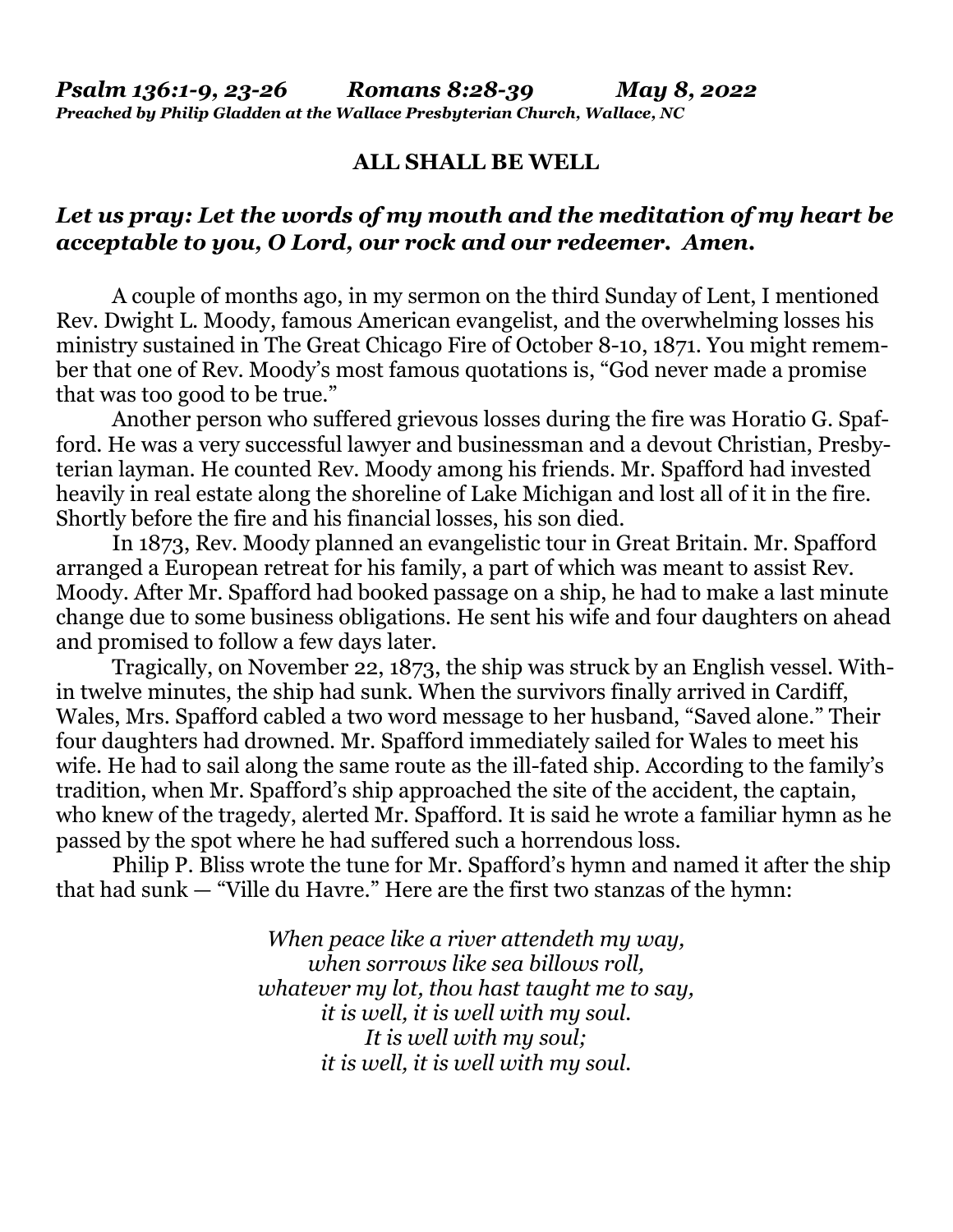*Though Satan should buffet, though trials should come, let this blest assurance control, that Christ hath regarded my helpless estate, and hath shed his own blood for my soul. It is well with my soul; it is well, it is well with my soul.*<sup>1</sup>

 Do those sound like the words of a man who believes that, just because you put your trust in Jesus Christ as Lord, you will never have another problem in life? Not at all. One description of Mr. Spafford's life story described it as "a saga reminiscent of Job." His son died, he lost everything he owned in The Great Fire, and his four daughters were lost at sea. Several years later, another son, Horatio who was born in 1880, died of scarlet fever. No, Mr. Spafford knew full well and in a very painful, personal way what the Apostle Paul described as "hardship, or distress, or persecution, or famine, or nakedness, or peril, or sword." (Romans 8:35)

 In last week's sermon, I mentioned the comment of Bible teacher and preacher Harry Ironside, "When you are studying your Bible and encounter the word 'therefore,' always stop and see what it's THERE FOR! A reason certainly exists." Well, again this week we encounter another "therefore" in Paul's letter to the Romans. We shouldn't be surprised, since that is the pattern of Paul's letters. He typically writes about God's love, Christ's death and resurrection, grace and mercy, justification and sanctification, the resurrection and the power of the Holy Spirit, and then says, "*Therefore*, because of this, so then . . ." and proceeds to describe the Christian life in Christ.

 Paul writes, "What *then* are we to say about these things?" In light of God's grace, mercy, forgiveness of sin, the new life in Christ, and the gift of the Holy Spirit, Paul asks some important questions about how you and I are going to live and face the present and the future:

\* If God is for us, who is against us? No one!

\* Who will bring any charges against God's elect? Is it God? No!

\* Who will condemn us? Is it Christ Jesus? No!

 \* Who will separate us from the love of Christ? Is it hardship, or distress, or persecution, or famine, or nakedness, or peril, or sword? No!

 Now, don't misunderstand what Paul is saying! Certainly there will people and powers against us. Certainly charges of this or that will be lodged against us, especially when we live and act consistently with our faith. Certainly people will condemn us when we follow God's leading and go another way. Certainly the daily headlines and the harsh realities of our personal lives will threaten to overwhelm us — we might even feel separated from God. Or, as Horatio Spafford wrote, "*when sorrows like sea billows roll, though Satan should buffet, though trials should come.*"

 Paul's list of challenges almost reads like a biography of his life as an apostle for Jesus Christ. And, yet, Paul would keep on keepin' on in his work and witness for Jesus Christ. That's why, in spite of the realities of hardship, distress, persecution, famine, nakedness, peril, and sword, and everything imaginable that those things represent,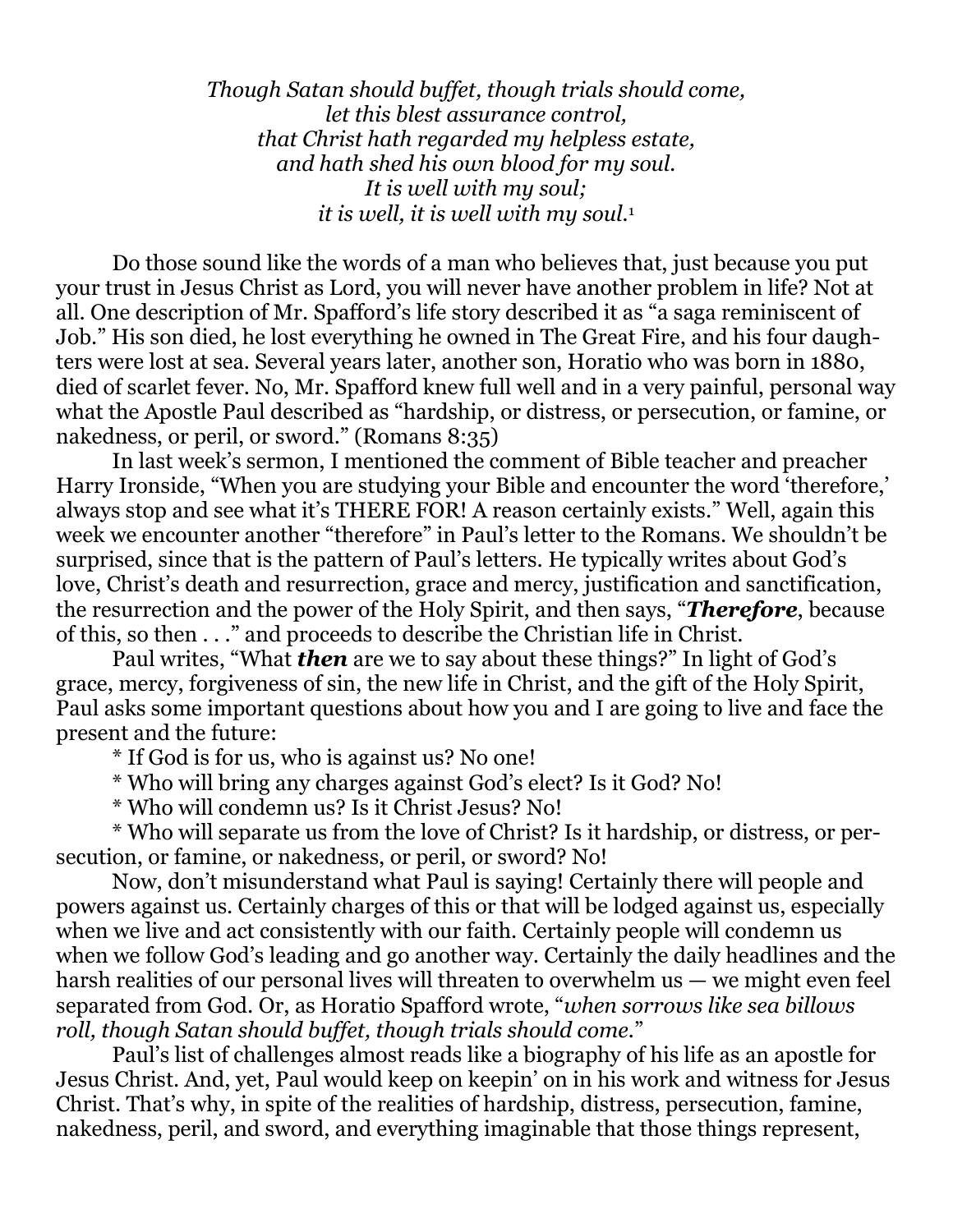Paul can emphatically say, "No, in all these things we are more than conquerors through him who loved us." Notice that Paul *does not* say, "We are more than conquerors because we are so talented, so faithful, so crafty, so powerful, so good, so creative, so smart." No, Paul writes, "No, in all these things we are more than conquerors through him who loved us."

 Therefore! "Neither death, nor life, nor angels, nor rulers, nor things present, nor things to come, nor powers, nor height, nor depth, nor anything else in all creation, will be able to separate us from the love of God in Christ Jesus our Lord." (Romans 8:39)

 Isn't that the same assurance that lifted Horatio Spafford and saw him through the great trials of his life? The final two verses of his hymn talk about what our faithful God has done and will do:

> *He lives: O the bliss of this glorious thought. My sin, not in part, but the whole, is nailed to the cross and I bear it no more. Praise the Lord, praise the Lord, O my soul! It is well with my soul; it is well, it is well with my soul.*

*Lord, hasten the day when our faith shall be sight, the clouds be rolled back as a scroll, the trumpet shall sound and the Lord shall descend; even so it is well with my soul. It is well with my soul; it is well, it is well with my soul.* 

When I baptizean infant or young child, I call the child by name and say, "For you Jesus came into the world; for you he died and conquered death; all this he did for you, little one, though you know nothing of it as yet. We love because God first loved us." Then I put the water in my hand, call the child by name again, and say, "Child of the covenant,I baptize you in the name of the Father,and of the Son,and of the Holy Spirit." All of us watching the baptism are encouraged to remember our own baptisms and to recommit our lives to follow Jesus Christ and live in his power and promise. Then, a final time, I call the child by name, and pronounce this blessing and commissioning over the child, "Child of the covenant, in baptism, you are sealed by the Holy Spirit,marked as God's own forever, andcalled to follow Christ in mission."

 Daniel Clendenin, who founded the "Journey with Jesus" webzine and whose writings I enjoy reading, shared the following story from a few years ago (thus, the reference to "this past Easter" — not three weeks ago on April 17). He remembered, "This past Easter, we had a baptism in our church. After the little boy rose from his third plunge beneath the waters, our priest made the sign of the cross on his forehead. As he did so, he recited those beautiful and powerful words: 'William, you have been sealed with the Holy Spirit and marked with the cross of Christ. You belong to God.' The next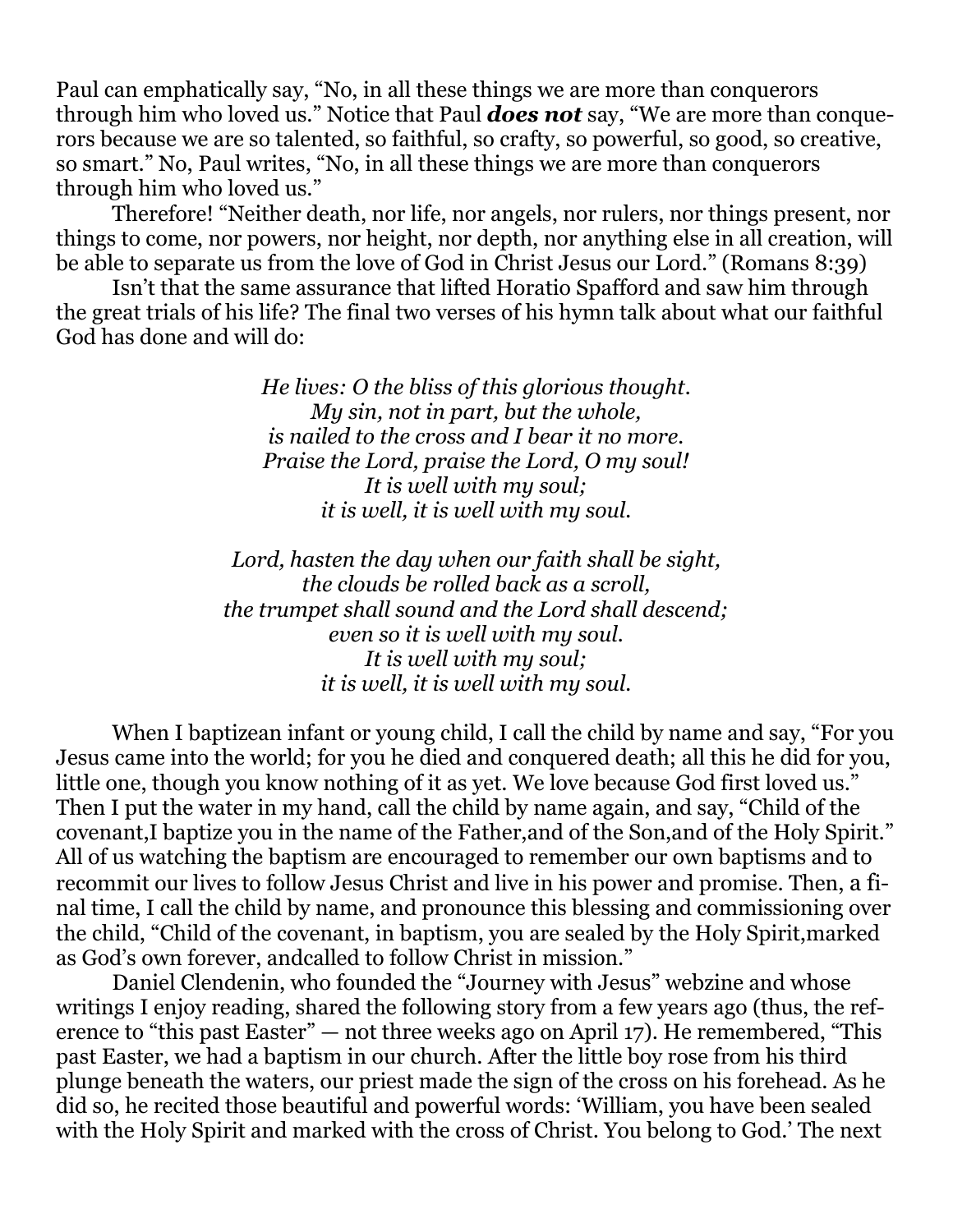day, William told his mother, 'I can still feel the cross. I hope it never comes off.' Rev. Clendenin writes, "The oily cross wore off his forehead, but not God's unconditional promise. William belongs to God, forever, full stop. Nothing can ever change that. Trusting that we belong to God, that nothing can separate us from his providential care, and conforming ourselves to his will rather than to the ways of the world, 'the greatest honor we can give almighty God,' says Juliana of Norwich, 'is to live gladly because of the knowledge of love.'"<sup>2</sup>

 In 1372, when she was thirty years old, Juliana of Norwich in England, became seriously ill. She was expected to die. However, a week later, the crisis passed and she experienced a series of fifteen visions of Christ in his Passion. Interestingly, these visions brought her peace and joy. She moved into a small hut on the grounds of the town church. She spent the rest of her life praying and reflecting on the meaning of her visions. She also counseled people with a combination of spiritual insight and common sense. Perhaps her best known thought, from all of her profound writings and contemplations on God and Jesus Christ, is this: "All shall be well, all shall be well, in all manner of thing all shall be well." The website of the St. Julian of Norwich Episcopal Church in Round Rock, Texas says this hope and assurance "is rooted in her belief that God is love and present with us."<sup>3</sup>

 I read the newspaper. I listen to the news. I get news updates online — just as all of you do. I don't think I'm naive about the sufferings of this life and this world, although in many ways I have been blessed and spared many of the unimaginable sufferings and sorrows we read and hear about. And as I look out at you in the congregation, I am aware of the struggles you face and I think about all of the things we have been through together — times of joy and times of sorrow, times of success and times of failure, times when we were sure of God's presence among us and times when we wondered where God was.

 I hope we can always say, with Horatio Spafford and St. Juliana of Norwich, "It is well with my soul . . . all shall be well" — not because of anything we have done on our own, not because we are naive, not because we turn a blind eye and deaf ear to the sorrows and sufferings and challenges of life.

 No, I hope can always say, with Horatio Spafford and St. Juliana of Norwich, "If God is for us, who is against us? In all these things we are more than conquerors through him who loved us. For I am convinced that neither death, nor life, nor angels, nor rulers, nor things present, nor things to come, nor powers, nor height, nor depth, nor anything else else in all creation, will be able to separate us from the love of God in Christ Jesus our Lord."

 That's why "all shall be well, all shall be well, and in all manner of thing all shall be well."

# *Let us pray: Blessed are you, O Lord our God, for the love which you have shown us through Jesus Christ our Lord. In him who loved us, we are more than conquerors over hardship, distress, persecution, famine, na-*